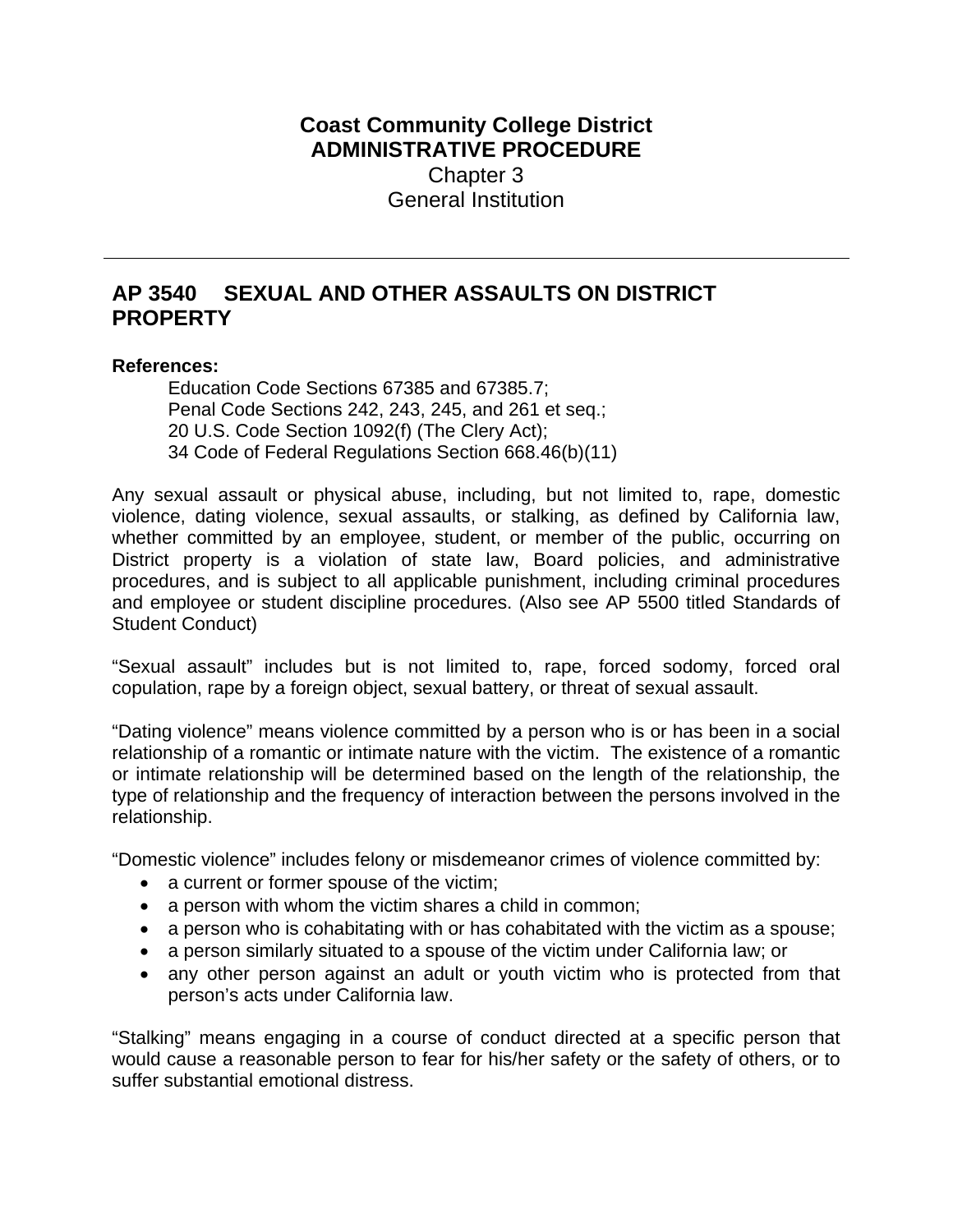These procedures and protocols are designed to ensure victims of domestic violence, dating violence, sexual assault, or stalking receive treatment and information.

Any student or employee who alleges he/she is a victim of domestic violence, dating violence, sexual assault, or stalking on District property shall be provided with information regarding options and assistance available. Information shall be available from the Campus Public Safety Department, the Health Services Offices on each campus, and if he/she is an employee, through the Human Resources Department, if desired. The identity and other information about alleged sexual assault victims shall remain confidential unless and until the release of such information is authorized by the victim and/or required by law.

The Campus Public Safety Departments, Health Services Offices on each campus, and if employees, the Human Resources Department, shall provide all victims of domestic violence, dating violence, sexual assault, or stalking with the following, upon request:

- A copy of the BP 3540 titled Sexual and Other Assaults on Campus and this administrative procedure regarding domestic violence, dating violence, sexual assault, or stalking;
- A list of personnel on campus who should be notified and procedures for such notification, if the alleged victim consents;
- A description of available services, and the persons on campus available to provide those services if requested. Services and those responsible for provided or arranging them include:
	- o Transportation to a hospital, if necessary;
	- o Counseling by College Health Center, or a referral to a counseling center;
	- o Notice to local law enforcement, if desired;
	- o A list of other available campus resources or appropriate off-campus resources.
- A description of each of the following procedures:
	- o Criminal prosecution;
	- o Civil prosecution (i.e., lawsuit);
	- o District disciplinary procedures, both student and employee;
	- o Modification of class schedules;
	- o Tutoring, if necessary.

District Risk Services and the College Health Centers shall provide assistance to Campus Public Safety Department employees to assist them in responding appropriately to reports of sexual violence.

The District will investigate all complaints alleging sexual assault under the procedures for sexual harassment investigations described in AP 3435 titled Discrimination and Harassment Investigations, regardless of whether a complaint is filed with local law enforcement.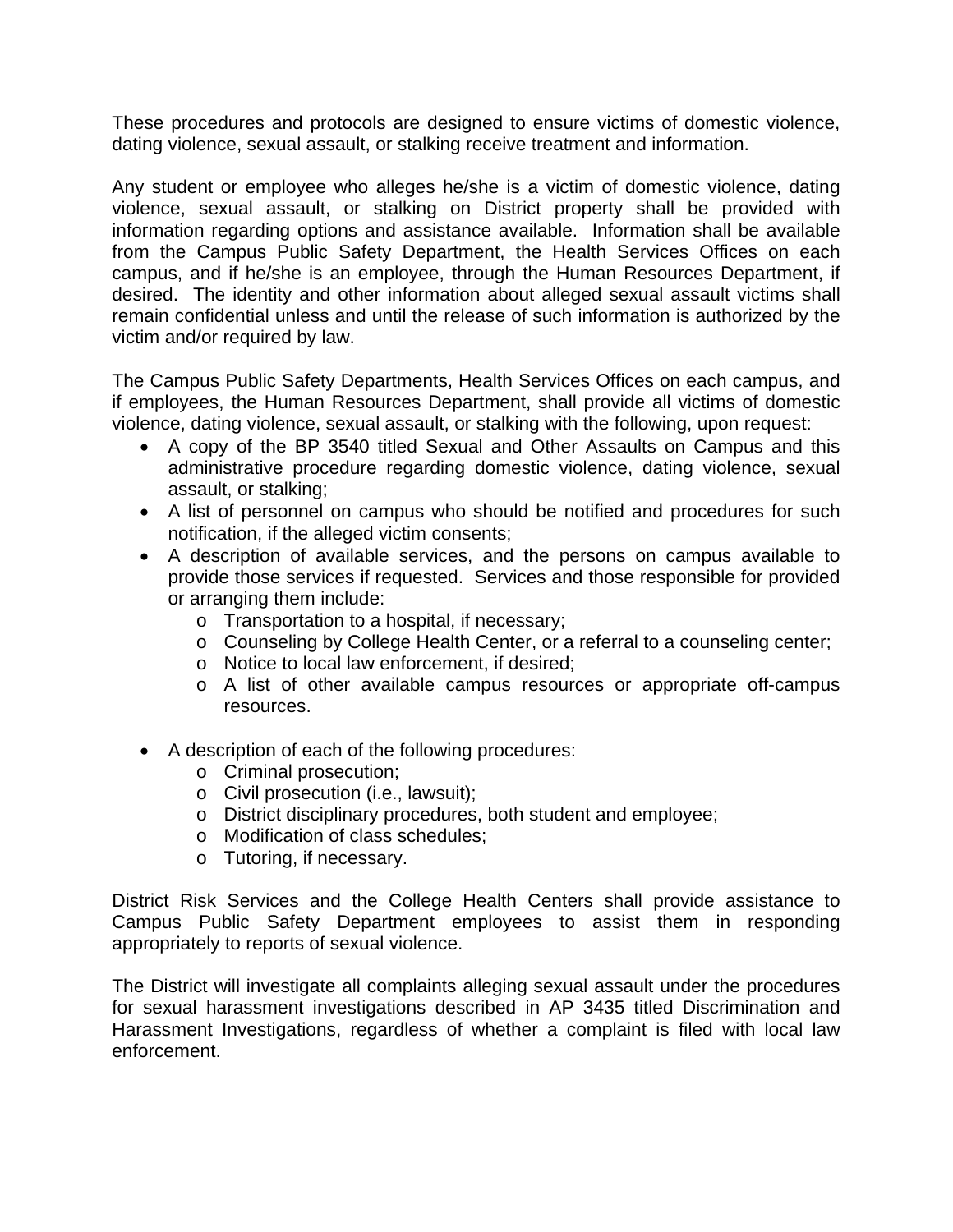All alleged victims of rape, domestic violence, dating violence, sexual assault, or stalking on District property shall be kept informed, through the Campus Public Safety Department of any ongoing investigation. Information shall include the a general status of any student or employee disciplinary proceedings or appeal; alleged victims of domestic violence, dating violence, sexual assault, or stalking are required to maintain any such information in confidence, unless the alleged assailant has waived rights to confidentiality.

The District shall maintain the identity of any alleged victim or witness of rape, domestic violence, dating violence, sexual assault, or stalking on District property, as defined above, in confidence unless the alleged victim or witness specifically waives that right to confidentiality.

All inquiries from reporters or other media representatives about alleged rape, domestic violence, dating violence, sexual assaults, or stalking on District property shall be referred to the District's Public Affairs/Information Office, which shall work with the college to assure that all confidentiality rights are maintained.

Additionally, the Annual Security Report will include a statement regarding the District's programs to prevent sex offenses and procedures that should be followed after a sex offense occurs. The statement **must include** the following:

- A description of educational programs to promote the awareness of rape, acquaintance rape, other forcible and non-forcible sex offenses, domestic violence, dating violence, or stalking;
- Procedures to follow if a rape, domestic violence, dating violence, sex offense, or stalking occurs, including who should be contacted, the importance of preserving evidence to prove a criminal offense, and to whom the alleged offense should be reported;
- Information on a student's right to notify appropriate law enforcement authorities, including on-campus and local police, and a statement that campus personnel will assist the student in notifying these authorities, if the student so requests;
- Information for students about existing on- and off-campus counseling, mental health, or other student services for victims of sex offenses;
- Notice to the victim that the college may consider changing a victim's academic status after an alleged rape, domestic violence, dating violence, sex offense, or stalking, and of the options for those changes, if such changes are requested by the victim and are reasonably available;
- Procedures for campus disciplinary action in cases of an alleged rape, domestic violence, dating violence, sex offense, or stalking sex offense, including clear statements that:
	- o The accuser and the accused are entitled to the same opportunities to have others present during a disciplinary proceeding.
	- o The accuser shall not be required to be present during any disciplinary action or proceeding in which the accused is present.